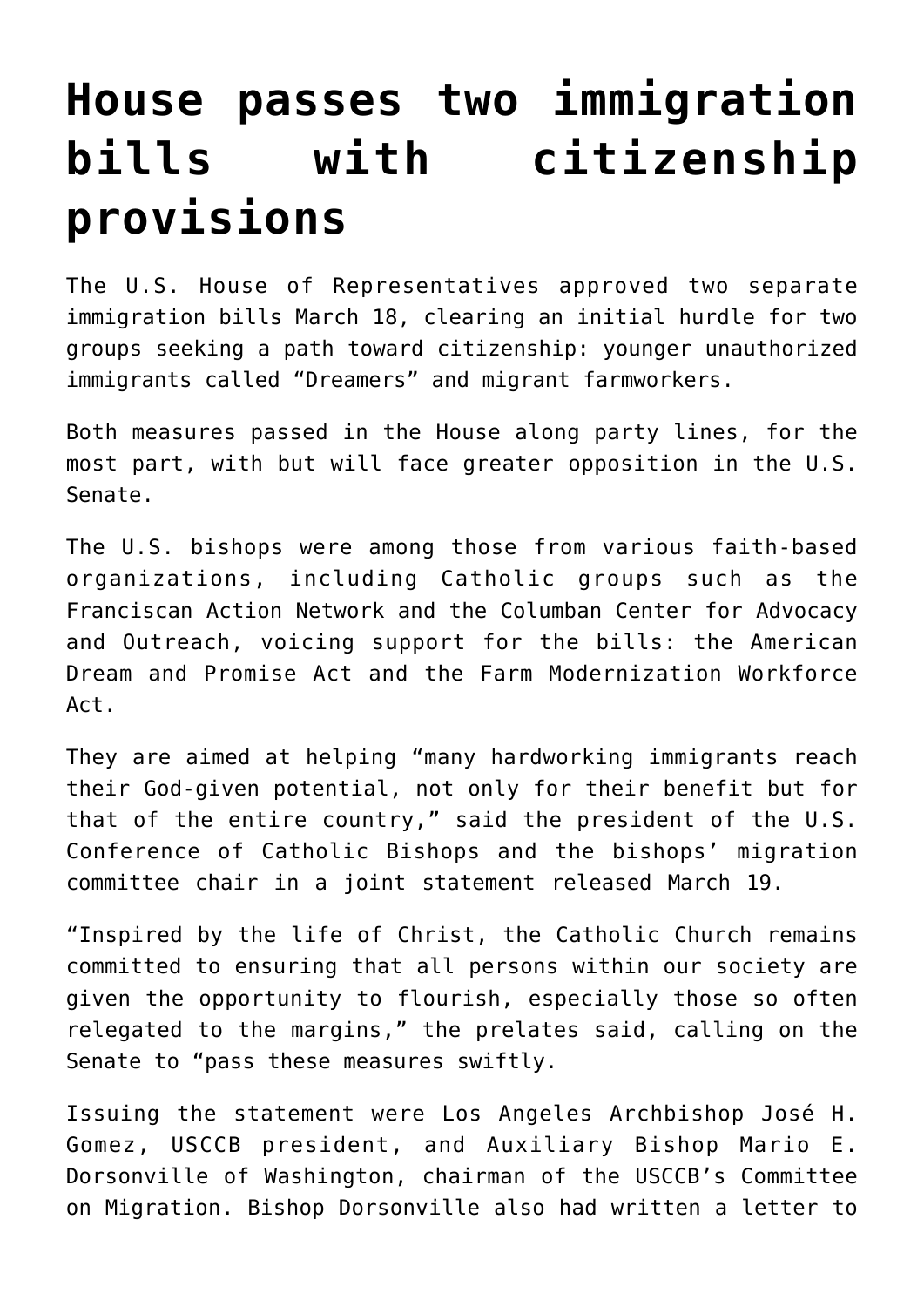all House members March 15 urging passage of the bills.

"We once again call on legislators from both chambers of Congress to work together to enact broader, vitally needed reforms to address our broken immigration system," the prelates said in their statement. "We pledge to work with Congress and the administration on this effort, which we believe is an urgent issue to uphold life and human dignity."

Via a late March 18 news release from the Interfaith Immigration Coalition, a network of 55 national, faith-based organizations "with a common call to seek just policies that lift up the God-given dignity of every individual."

"As people of faith, we believe that everyone deserves legal protection, especially dreamers, TPS holders and farmworkers," said Scott Wright, director of the Columban Center for Advocacy and Outreach.

TPS, or Temporary Protected Status, is given to eligible nationals of designated countries who are present in the United States.

"As we urge the Senate to quickly pass these bills," Wright said, "we remind them of what Pope Francis said to Congress during his 2015 visit: 'Let us help others to grow, as we would like to be helped ourselves. In a word, if we want security, let us give security; if we want life, let us give life; if we want opportunities, let us provide opportunities.'"

Stephen Schneck, executive director of the Franciscan Action Network, called the House action "a positive and welcome step to protect migrants, strengthen our economy, and keep families together."

"We heed Pope Francis' call to 'build bridges, not walls' and urge the Senate to act swiftly in passing the equivalent bills to help our vulnerable immigrant brothers and sisters," he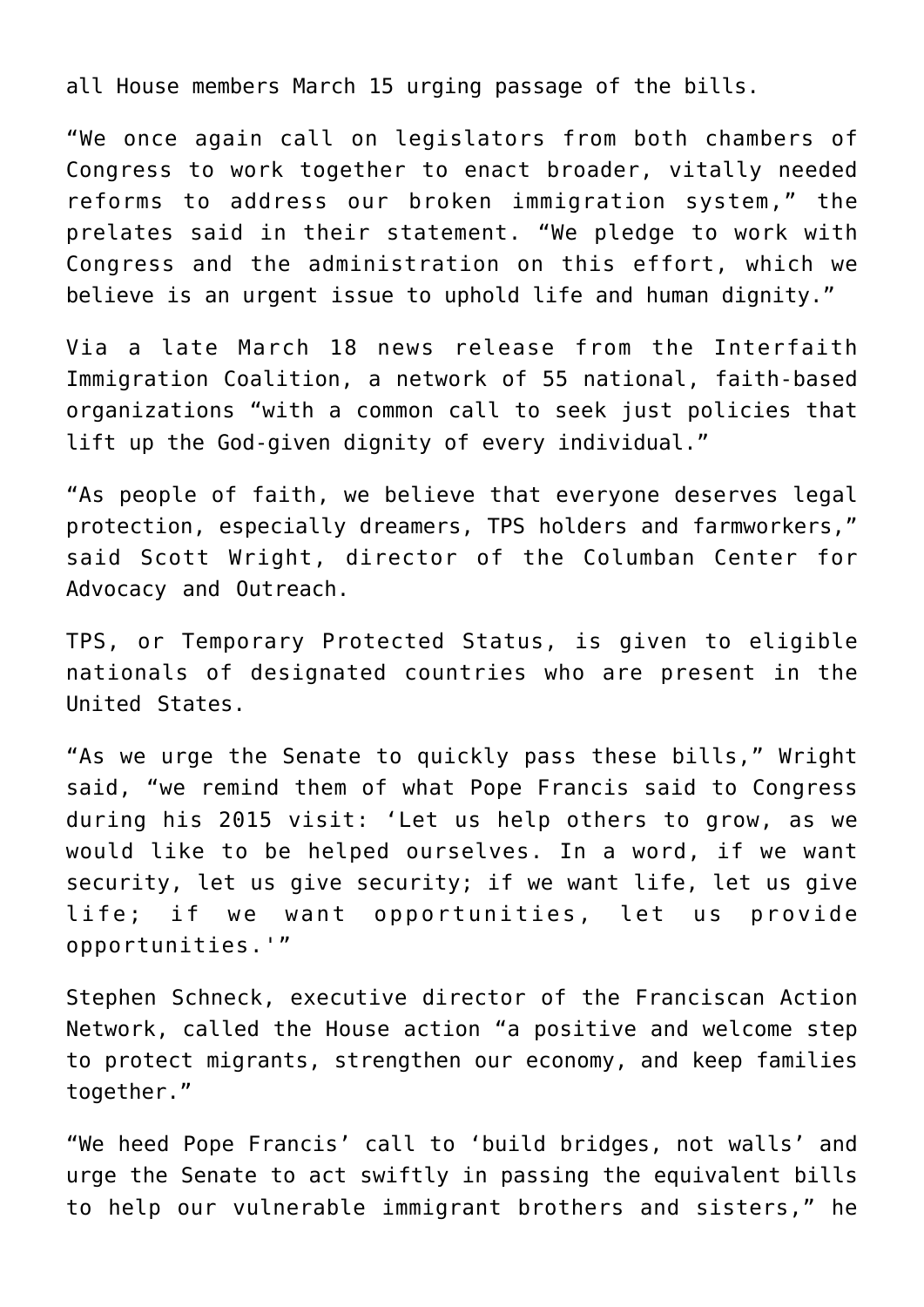said.

The National Advocacy Center of the Sisters of the Good Shepherd also weighed in, calling on the Senate to approve the measures this spring.

In talking about the "Dreamers," farmworkers and others covered by the House bills, Lawrence E. Couch, the center's director, said: "They held the hands of their parents as they made the perilous journey north. They hand-pick our strawberries. They clasped hands upon touching down in America after fleeing natural disasters. Now it is time — long past time — for members of Congress to raise their hands and vote for passage of the Dream and Promise Act and the Farm Workforce Modernization Act."

"These undocumented youth, TPS and DED (Deferred Enforced Departure) holders, and farmworkers are American in all but a piece of paper," Couch said. "They face continuing threats of deportation and have lived so long in uncertainty and with harassment. They deserve peace and the ability to work freely and safely."

In the halls of Congress, political fighting over whether there is an immigration crisis at the border intensified during the debate over the measures.

While neither bill is expected to become law, they serve more as bellwethers of what the battle for immigration reform could look like under President Joe Biden.

Earlier in the year, the Biden administration rolled out a road map toward that goal under the name of the U.S. Citizenship Act of 2021, introduced in Congress Feb. 18. It seeks to legalize some 11 million unauthorized immigrants currently in the U.S., with a special focus on reunification of families.

It would offer immediate permanent resident status to some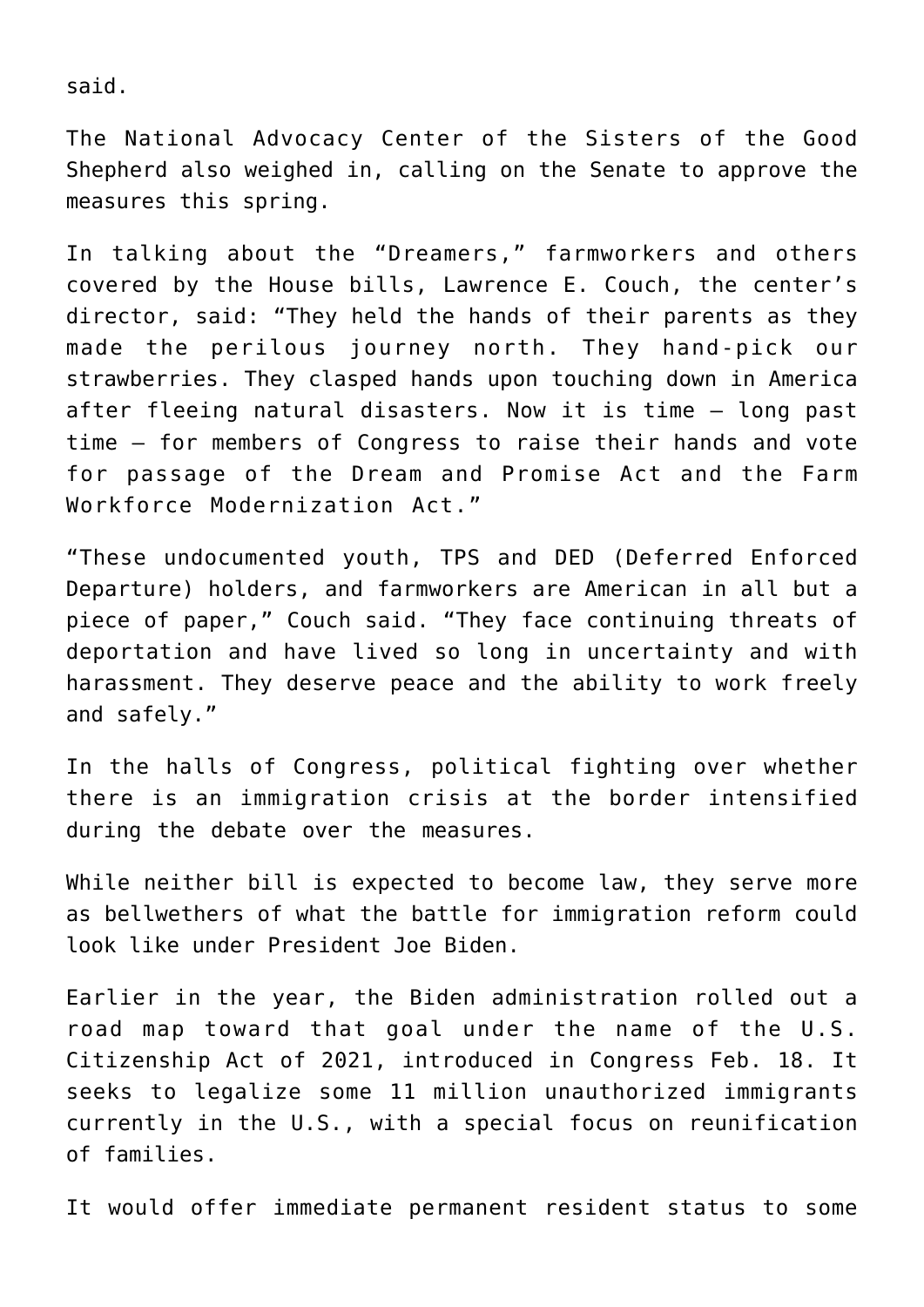groups, such as young adults brought into the U.S. illegally as children, farmworkers and those under a program known as Temporary Protected Status, while also providing an eight-year path to citizenship for others.

The American Dream and Promise Act for unauthorized immigrants has enjoyed strong backing in the past as it seeks to provide young adults brought to the country illegally as children a path toward citizenship.

All House Democrats voted for it, and nine Republicans voted with them. It passed 228-197.

Currently, young people known as "Dreamers" are protected by the Deferred Action for Childhood Arrivals program, or DACA.

The House measure would similarly benefit immigrants in the country under the TPS program, which grants a work permit and reprieve from deportation to certain people whose countries have experienced natural disasters, armed conflicts or exceptional situations so they can remain temporarily in the United States.

Seven Republicans broke ranks and voted for the bill in 2019 in the House, but the proposed legislation didn't have the votes to pass in the Senate.

Early signs show a tough road ahead. House Minority Whip Steve Scalise, R-La., urged Republicans March 17 against voting for the Dream Act, instead steering the conversation toward the border.

"The bill would only worsen the flow of illegal immigrants to the U.S.," Scalise said to colleagues in a statement.

The Farm Modernization Workforce Act passed 247-174; 30 Republicans voted for it and two Democrats opposed it. It would allow farmworkers to earn legal status and later they also can apply for permanent residency by showing prior